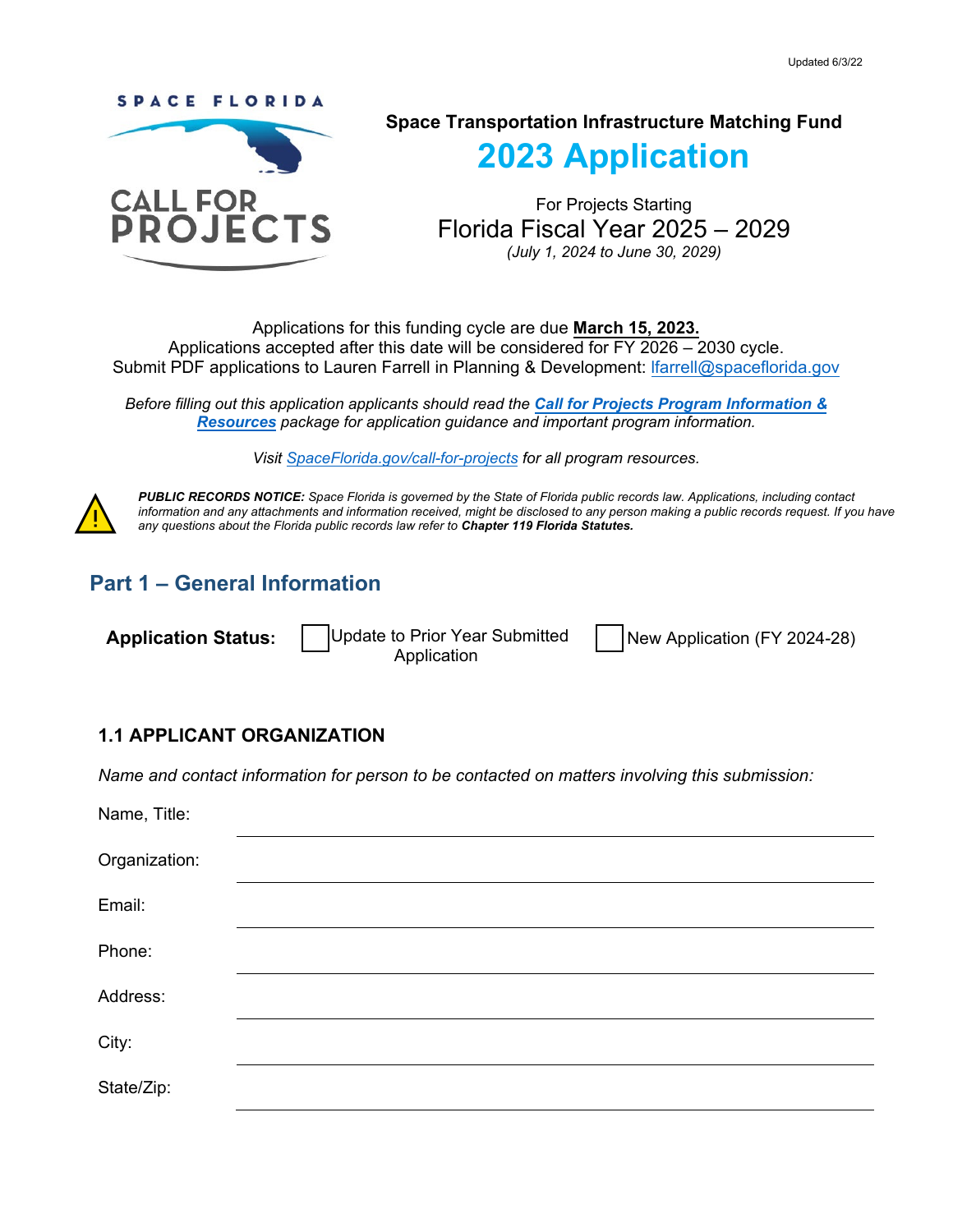## **1.2 PROJECT SUMMARY**

## **Project Name:**

**Location -** *Physically located within Spaceport territory:*

| Cape Canaveral Spaceport           | Cecil Spaceport                |
|------------------------------------|--------------------------------|
| Cape Canaveral Space Force Station | Space Coast Regional Spaceport |
|                                    | Other Spaceport Territory      |

### **Project Abstract:**

*The Project Abstract should not exceed 100 words and must contain a summary of the proposed activity suitable for dissemination to the public. It should be a self-contained description of the project including the proposed site, scope of planned operations and types of jobs, etc. It should be informative to other persons working in the same or related fields and in "plain language". This abstract must not include any proprietary/confidential information.*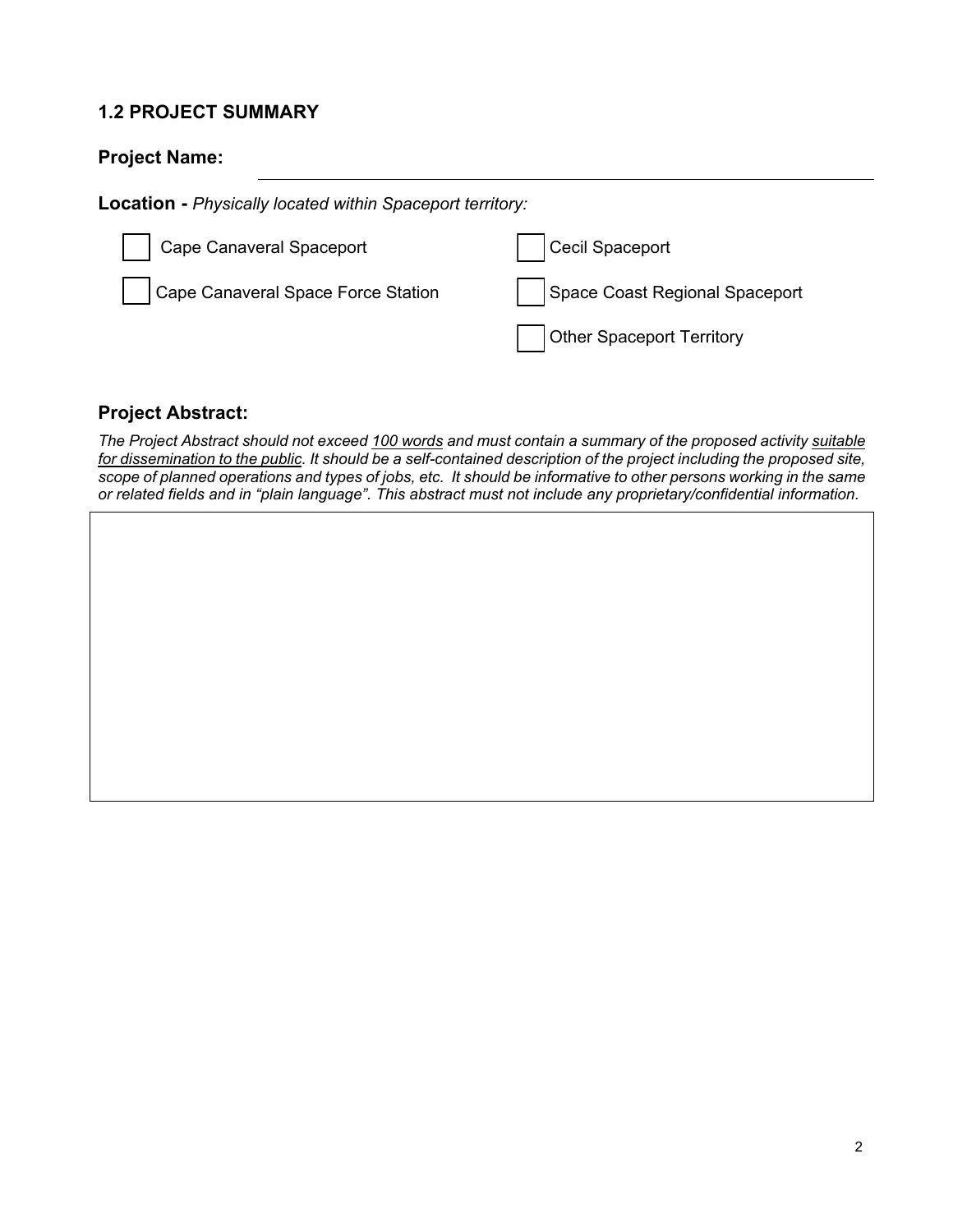## **1.3 REQUESTED FUNDING AMOUNTS, TYPES AND PHASES:**

|                                                     | <b>Updated</b><br>FY 2024<br>Only for previously<br>submitted applications | <b>FY</b><br>2025    | <b>FY</b><br>2026    | <b>FY</b><br>2027 - 2029 | <b>TOTAL</b>   |
|-----------------------------------------------------|----------------------------------------------------------------------------|----------------------|----------------------|--------------------------|----------------|
| Estimated # of<br>Permanent<br>Jobs:                |                                                                            |                      |                      |                          | $\overline{0}$ |
|                                                     |                                                                            |                      |                      |                          |                |
|                                                     | <b>Project Costs</b>                                                       | <b>Project Costs</b> | <b>Project Costs</b> | <b>Project Costs</b>     | <b>TOTAL</b>   |
| Phase                                               | $\, \, \raisebox{12pt}{$\scriptstyle \$}$                                  | \$                   | \$                   | \$                       | \$             |
| Project<br>Development &<br>Environmental<br>(PD&E) |                                                                            | $\mathbf 0$          |                      |                          | $\pmb{0}$      |
| Design                                              |                                                                            |                      |                      |                          | \$0            |
| Construction**                                      |                                                                            |                      |                      |                          | \$0            |
| Design/Build**                                      |                                                                            |                      |                      |                          | \$0            |
| <b>TOTAL</b>                                        | \$0                                                                        | \$0                  | \$0                  | \$0                      | \$0            |

*\*For match-funded projects, PD&E and/or Design phases must be funded by the applicant to demonstrate project readiness and applicant commitment.*

*\*\* Requests for construction funding require completion of the PD&E and/or Design project(s) prior to construction funding. Applicants should perform the PD&E phase prior to submitting an application. Design should be in progress or completed for updated applications (FY2023).*

*\*\*\*One potential option for applicants is Conduit Financing. Space Florida serves as a special purpose entity for companies seeking to fund projects and infrastructure improvements within Florida's spaceport territories. Space Florida uses a conduit (pass-through) financing capability to work with companies to access non-traditional funding and assist with special arrangements (i.e.: synthetic leases) that enable companies to recover financing costs associated with specific projects. Contact Space Florida to determine if this funding source is appropriate for inclusion with your application. Visit<https://www.spaceflorida.gov/doing-business-with-sf/> for more information.*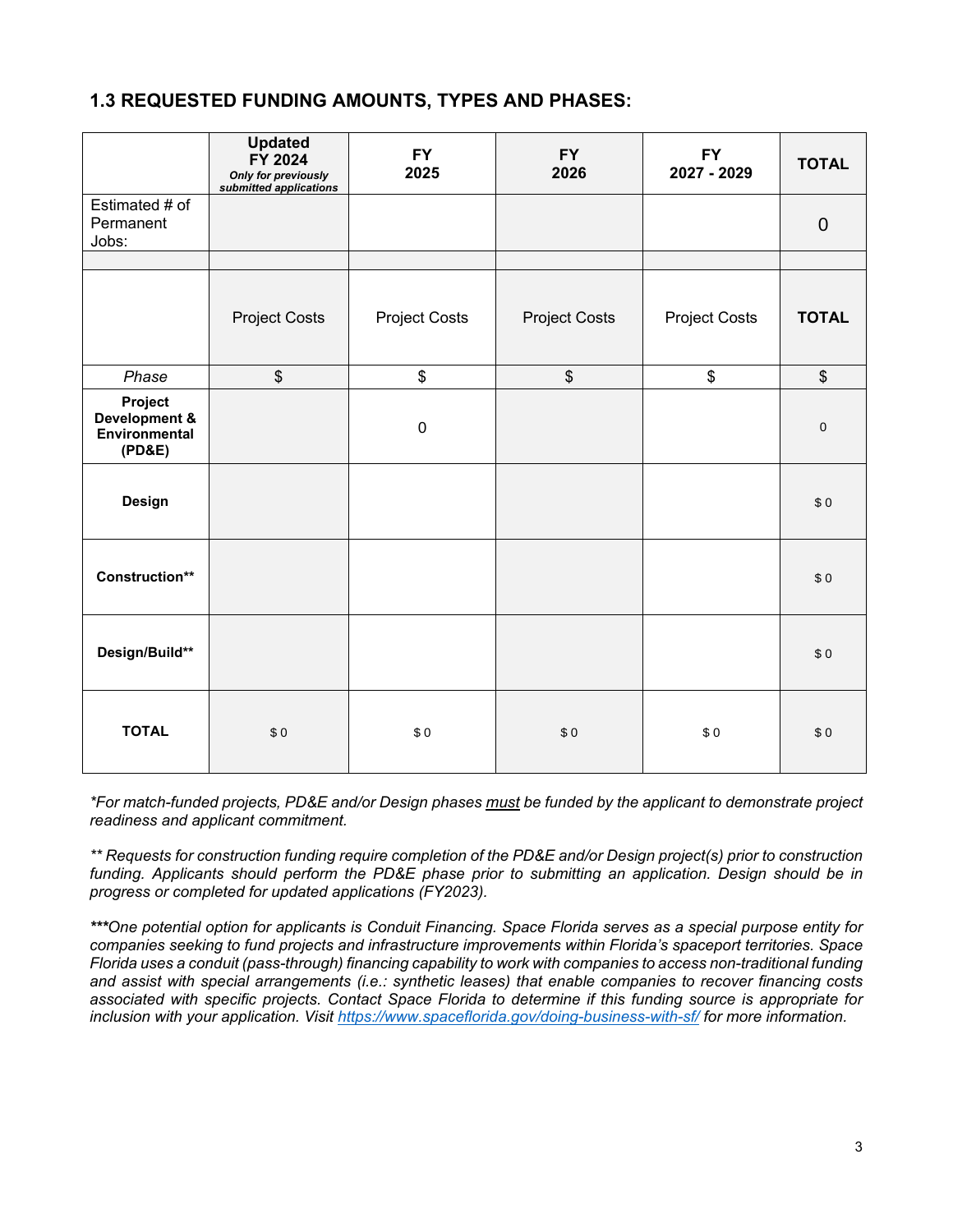## **Part 2 – Cost-Benefit Summary**

#### **2.1 TOTAL FUNDING**

Total capital project cost:

State Fiscal Years of requested funding:

Have matching funds/financing been secured? If yes, explain how/source of funds:

#### **2.2 SPACEPORT SUSTAINABILITY**

The project will satisfy the sustainability and Return on Investment requirement\* for matching fund spaceport capital projects via (select all that apply and explain):

| Spaceport revenue generation (e.g. land lease, infrastructure fee, franchise fees, etc.)                                                                                                                      |
|---------------------------------------------------------------------------------------------------------------------------------------------------------------------------------------------------------------|
|                                                                                                                                                                                                               |
|                                                                                                                                                                                                               |
|                                                                                                                                                                                                               |
|                                                                                                                                                                                                               |
| Space Florida ownership (Indicate intended structure, including ownership or lease by<br>Space Florida of the land, and/or ownership by Space Florida of the improvements, with<br>sublease to the applicant) |
|                                                                                                                                                                                                               |
|                                                                                                                                                                                                               |
|                                                                                                                                                                                                               |
|                                                                                                                                                                                                               |
| Other (Describe)                                                                                                                                                                                              |
|                                                                                                                                                                                                               |
|                                                                                                                                                                                                               |
|                                                                                                                                                                                                               |
|                                                                                                                                                                                                               |

*\*Refer to the Project Eligibility Memo in the Resources Packet and the Spaceport Improvement Program Handbook for more information*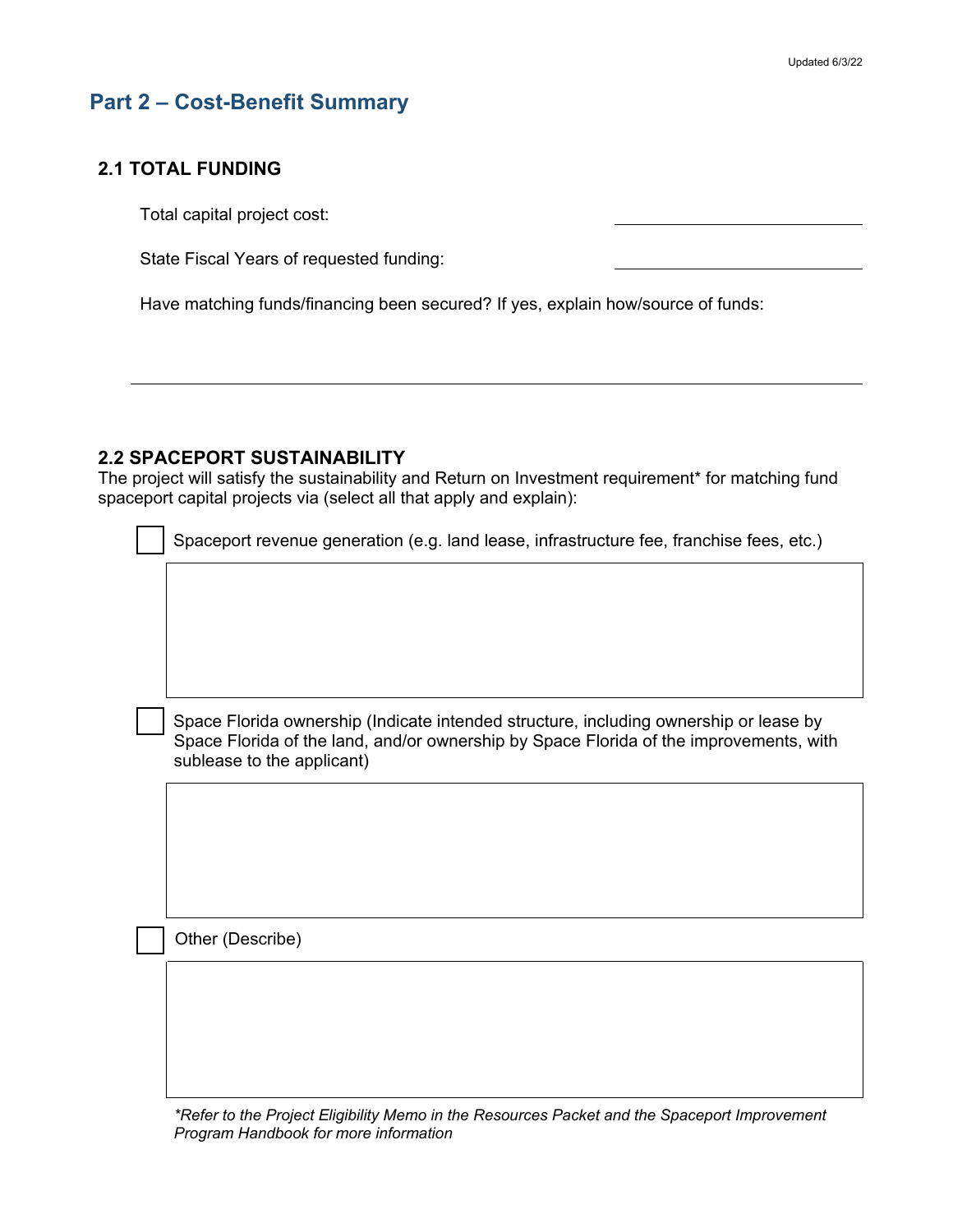### **2.3 PAST INVESTMENTS:**

| Past investments by Applicant in space transportation infrastructure (total)                       |
|----------------------------------------------------------------------------------------------------|
| Past investments by Applicant in space transportation infrastructure in<br>Florida (total)         |
| Past investments by Space Florida for space transportation infrastructure<br>for Applicant (total) |

#### **2.4 PUBLIC BENEFIT SUMMARY:**

#### **Construction Phase Benefits:**

Construction start date (Month Year) Construction end date (Month Year) Is this project a part of a larger phased investment in Florida? If so, please estimated the total capital investment of all phases

#### **Operations Phase Benefits:**

| # | Estimated number of permanent jobs created<br>(indicate year-by-year numbers if permanent jobs increase over time)                                                                |
|---|-----------------------------------------------------------------------------------------------------------------------------------------------------------------------------------|
|   | Estimated annualized average permanent wages (excluding benefits)                                                                                                                 |
|   | Estimated total project expenditures July 1, 2023 to June 30, 2028 required<br>to accomplish the project/mission in Florida (includes construction,<br>personnel, equipment, etc) |

#### **Readiness (long term customer commitment):**

Estimated number of scheduled launches\*

Estimated date of first launch for project(s)

Estimated number of launch customers

Civil

**Military** 

**Commercial** 

*\*Per Florida Statute 331.303(21), eligible Spaceports must have had one or more orbital or suborbital flights during the previous calendar year or have an agreement in writing for installation of one or more regularly scheduled orbital or suborbital flights upon the commitment of funds for stipulated spaceport capital improvements.*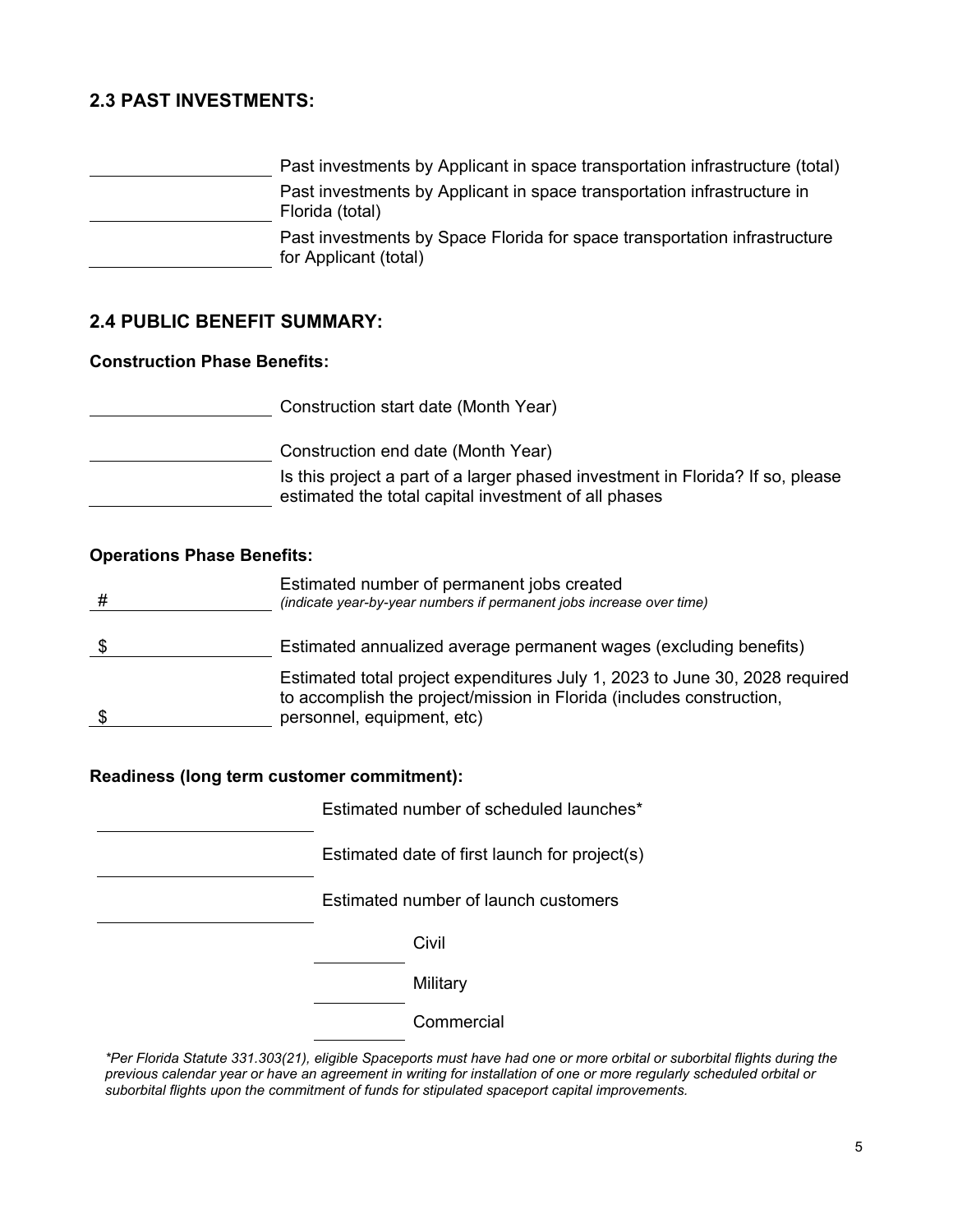## **2.5 AEROSPACE PARTNER (APPLICANTS) PROJECT BENEFIT AND READINESS:**

a. Space Florida and FDOT consider the applicant's performance on projects that seek state funding participation through assessment of the applicant's ability to forecast spending, drawdown funds and maintain schedule. It is important that State-funded grant projects be properly managed and expeditiously completed. A project should demonstrate a significant return on the state's investment.

If you do not have an active project with Space Florida skip this item and move on to item b.

| Aerospace partner's current<br>projects with state financial<br>assistance (amount) |  |
|-------------------------------------------------------------------------------------|--|
| Estimated project completion<br>date:                                               |  |
| Amount expended and invoiced<br>to State as of March 31, 2021:                      |  |
| <b>Remaining Balance:</b>                                                           |  |

b. Space Florida and FDOT consider how projects help increase the **capability** and **capacity** of the State's Space Transportation system. Identify the new commercial capabilities created by this project: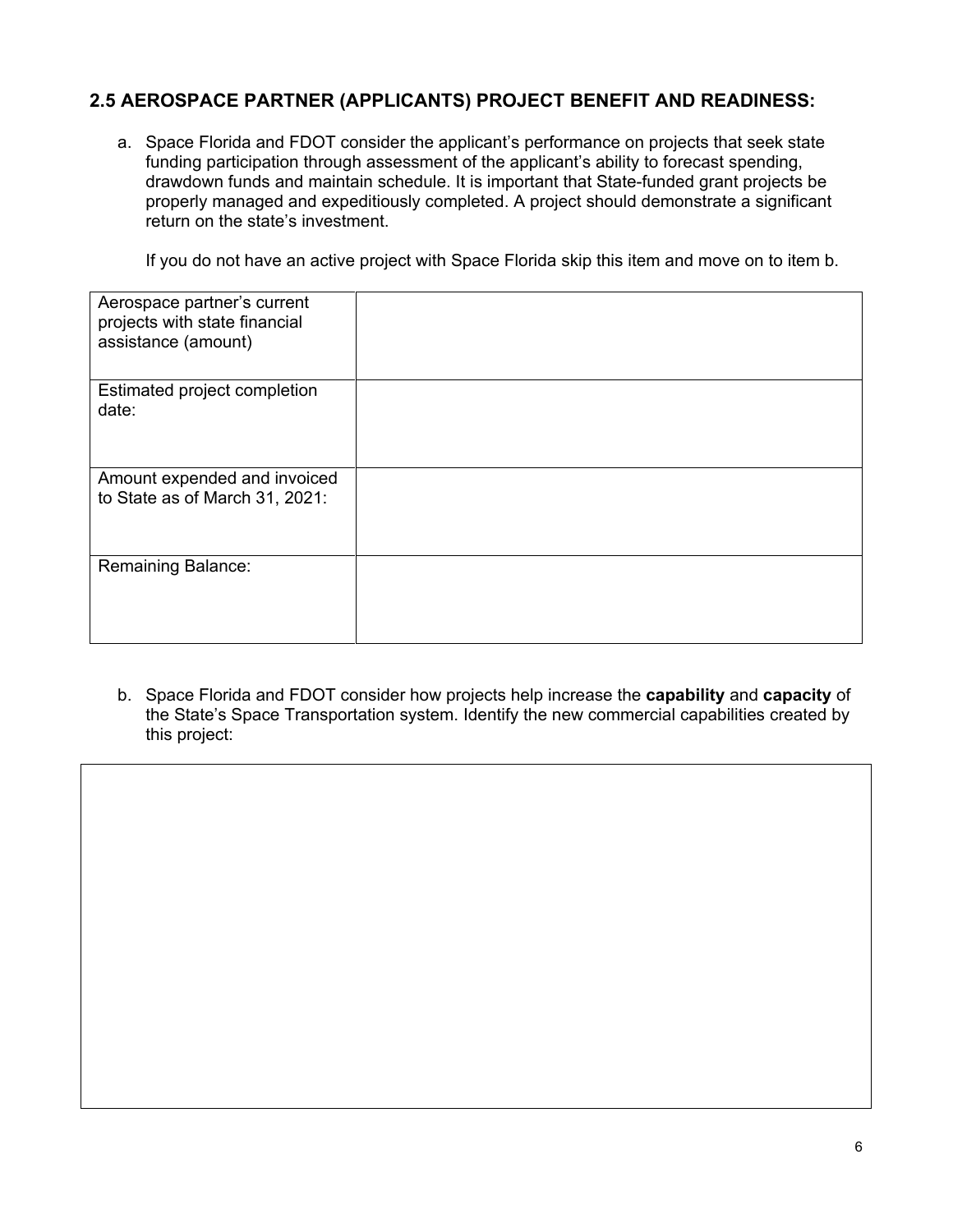c. Space Florida and FDOT consider how projects help make the State's Space Transportation system more **sustainable** with reinvestment into the State's spaceports. Describe the direct and indirect economic benefits of the project:

d. Summarize the project analysis/justification, common use benefit and the financial and economic basis for requesting state funding participation: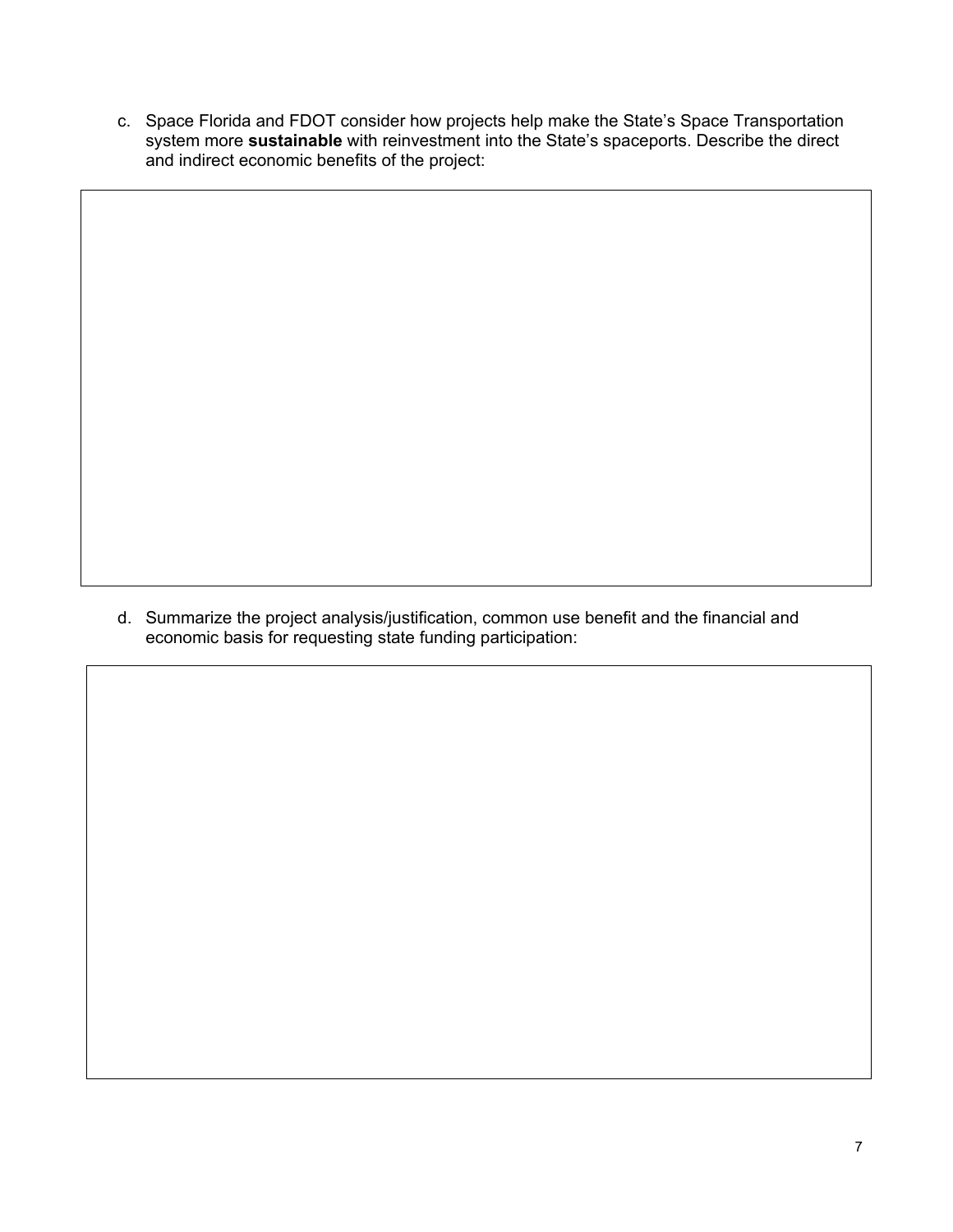## **Part 3 – Project Description/Narrative (Attachments)**

**3.1 NARRATIVE DESCRIPTION OF THE PROJECT** (*maximum one (1) page*)**:** Provide a narrative description of the project that includes program goals, business case, economic benefits, market expectations, and what the project provides.

**3.2 PROJECT BUDGET SUMMARY** (*maximum one (1) page*)**:** Outline the project budget and indicate the sources of matching funds.

**3.3 SCHEDULE SUMMARY** (*maximum one (1) page*)**: Provide a detailed schedule to begin the project and include proposed dates to begin operations and/or contractually obligated dates for delivering services**. Describe funding through all required project phases (PD&E, Design, Design/Build or Construction, Testing, Activation, Operations, Launch, and/or any other applicable phases.)

**3.4 STATE BENEFIT** (*maximum one (1) page*)**:** Summarize how the project contributes to meeting the goals, objectives, and requirements of the spaceport territory's master plan and goals. **See the links provided in the Program Information & Resources package to understand the specific goals and objectives of the Spaceport the project is looking to locate and the overall system plan goals.**

**3.5 SPACE FLORIDA DUE DILIGENCE:** Funding under the Spaceport Improvement Program is subject to completion of Due Diligence by Space Florida at Space Florida's sole discretion. Upon determination of conditional eligibility, Space Florida will separately provide a list of required due diligence materials which must be furnished by applicant prior to receipt of funds.

*Verify with a check mark that the following are included on separate pages in this application package:* 

| 3.1 Narrative                                            |  |
|----------------------------------------------------------|--|
| 3.2 Budget                                               |  |
| 3.3 Detailed Schedule                                    |  |
| 3.4 State Benefit                                        |  |
| 3.5 Due Diligence Materials (may be provided separately) |  |